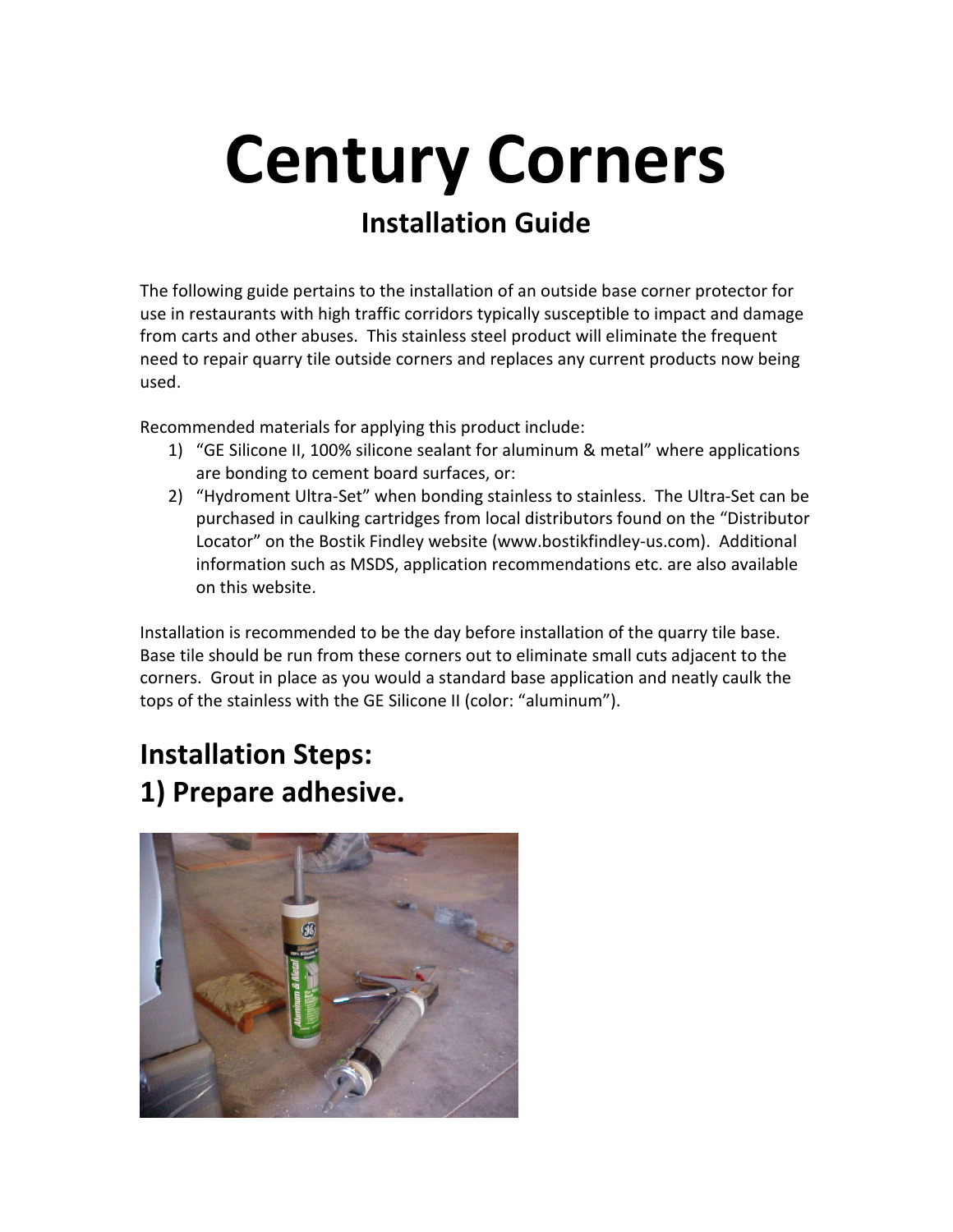2) Apply a liberal amount of adhesive on back side of corner protector.



3) Install in place of quarry tile corner. Caulk edges with silicone.

![](_page_1_Picture_3.jpeg)